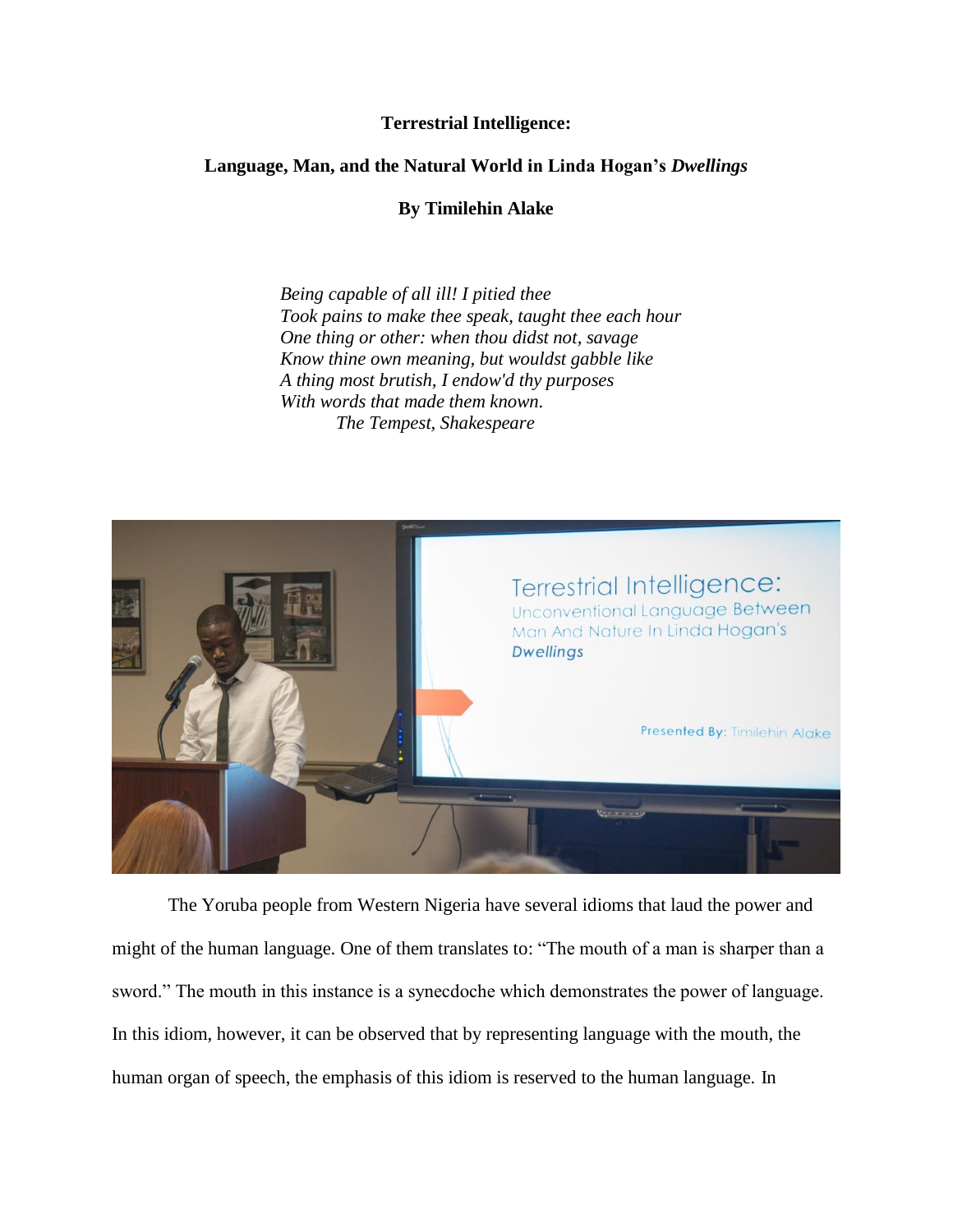*Dwellings* Linda Hogan pays sustained attention to language, as a communicative concept and as a cultural device. Her fervent advocacy for the spiritual reconnection between man and nature in this memoir is presented as possible non-verbal communication which can be accomplished through older traditional native cultures. Hogan argues that there is a primordial language, shared between man and nature which she refers to as "terrestrial intelligence" (11).

In the preface of *Dwellings*, Hogan refers twice to the natural world (animate and inanimate) as "alive and conscious" (12). Her concerns, as far as this work tries to relate its ideas to her poetics, is to emphasize two main ideas: first, that there is a misconception of humanity's place in the natural world, and second, the cognitive functioning between humanity and the natural world. These two ideas however, are bridged by colonialism—to an extent. Although it should advised that for the purpose of this work, colonialism is viewed in a sense of humanity's exploitative dominance over man, nature and the earth's resources and less in the ideology of the Western colonial establishments around the world (even if both are quite relevant). *Dwellings*



emphasizes the horizontal relationship between man and nature which is characteristic of traditional or Native American cultures. Hogan states that she writes "out of respect for the natural world, recognizing that humankind is not separate from nature" (12). The disenfranchisement of such cultural ideologies by a more pragmatic, ego- driven Western culture, thus renders the voice of nature in the human world incommunicado.

Hogan diagnoses and addresses the devastating effects

human decisions have on nature by reevaluating the place of man within the presence of a sentient earth. Her place and the place of her culture, as a displaced and disenfranchised culture,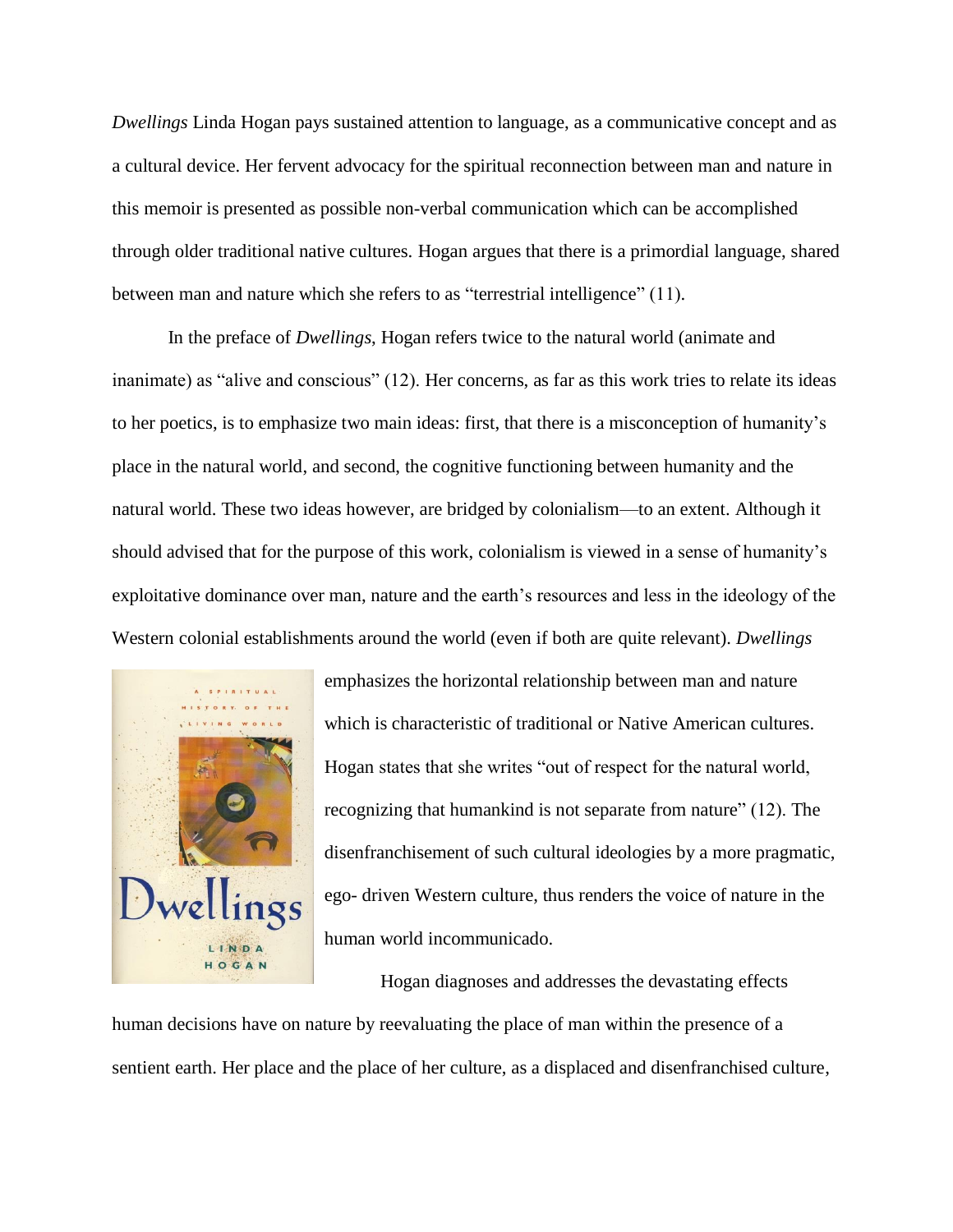become equally reflected upon. In "Unwriting Manifest Borders" Mike Walter states that "for Hogan there is no difference between the genocide of Native American peoples and the ongoing destruction of nature" (9). An excerpt from the same article quotes Hogan saying "what happens to people and what happens to the land is the same thing" (as qtd. in Walter 9). Similarly, the loss of nature's voice lamented in *Dwellings* echoes the loss of the Native American culture, and the restoration of this voice is in a more expansive sense the restoration of harmonious dwelling of the Native American culture, and for all of humanity. Old cultures such as Hogan's Native American cultures are represented as one with the wilderness, or at least a custodian of the wild; therefore, the disturbance of these cultures becomes consequent to the alarming depletion of the wilderness which carries grave consequences to the survival of humankind on Earth.

According to NASA, the polar ice cap has melted at nine percent faster in the last four decades, forcing the Arctic ice thickness to decrease in about 40 percent since the 1960s [\(www.nrdc.org\)](http://www.nrdc.org/). *The Journal of Climate* on the February 15, 2016 released an article which stated that "recent Arctic sea ice changes have important societal and economic impacts and may lead to adverse effects on the Arctic and ecosystem, weather, and climate" (Wang et al. 1529). The arctic melting may boost transatlantic sailing and economic increase through open sea fishing, but in exchange, ecological balance and sustenance of earth's climate remains in jeopardy (1530). The remote human disturbance and loss of this magnificent glacial wilderness is conceivably the most profound way which the earth has spoken to humankind of her discontent with human activities within her sacred self. In *Dwellings*, Hogan writes that "in a time of such destruction, our lives depend on this listening. It may be that the earth speaks its symptoms to  $us''(52)$ .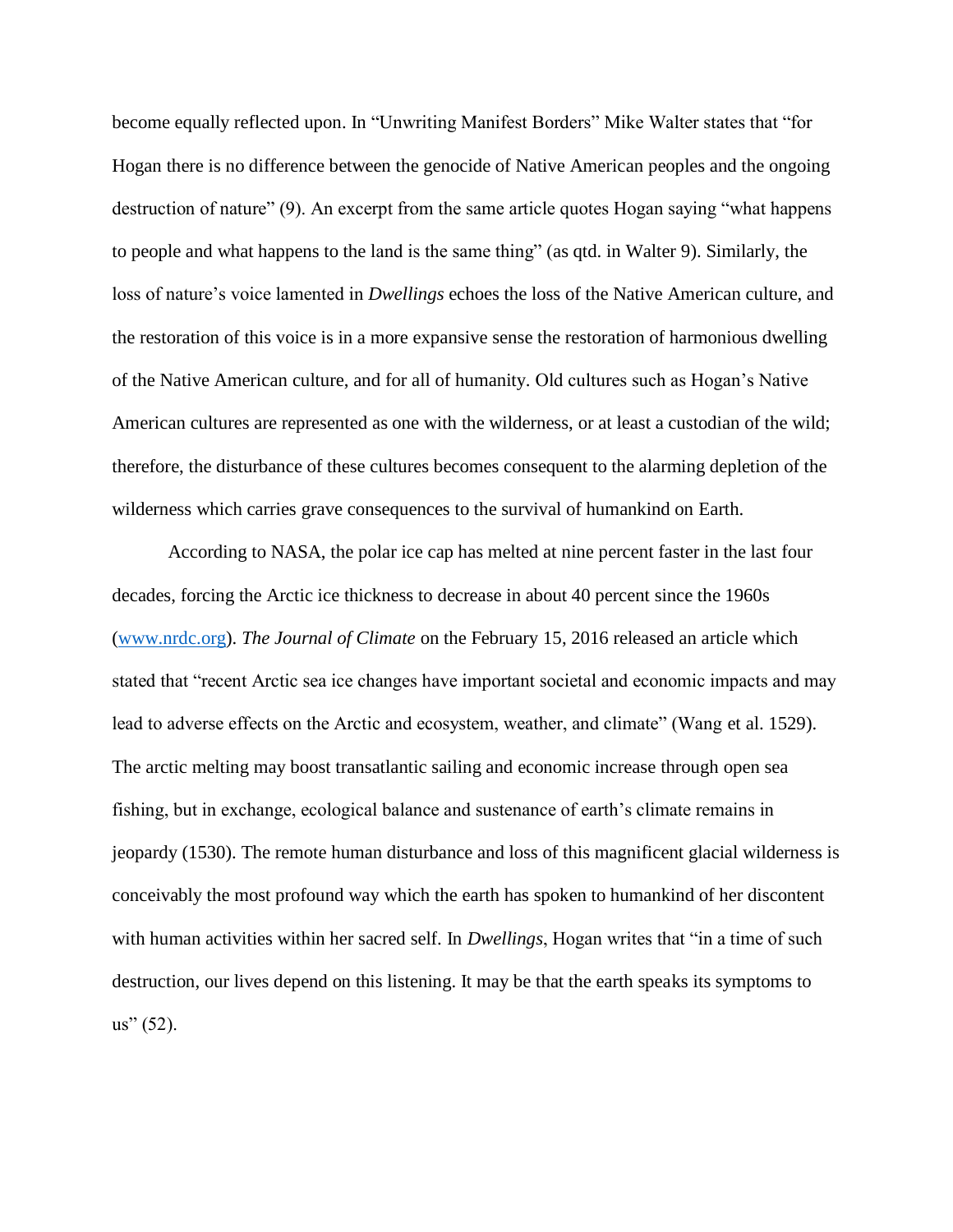To Hogan the gradual destruction of the earth is directly linked to the decadence of man's spiritual consciousness. She quotes C.A. Meier who states that "the whole of western society ... is approaching a physical and mental breaking point." Hogan then adds: "the result is a spiritual fragmentation that has accompanied our ecological destruction" (52). The reference to "western society" reinforces the elements of colonialism contained in Hogan's *Dwellings* and most of her works. There is a suggestion of western/traditional cultural dichotomy, which claims the former's responsibility for the decline of spiritual connection and communication with the natural world. Hogan repeatedly refers to western/modern civilized age as that of pragmatic reasoning which relies on scientific facts. This ideology of seeing the world disenfranchises cultures which formed its world view on spiritual depths.

Hogan does not shy away from spirituality and mysticism; in fact, it is the recommended solution to restoring humankind's hearing of how nature speaks. She states that "in recent times, the term "myth" has come to signify falsehood, but when we examine myths, we find that they are high form of truth. They are the deepest, innermost cultural stories of our human journeys toward spiritual and psychological growth" (Hogan 51). By reducing the ways of old traditions to myths, Western civilization assumes the power to unfairly dominate (colonize) and exploit nature's resources, including land, mankind, minerals and animals. The implication here is that the wild, which becomes the polar opposite of civilization, becomes a dispensable object of civilization; thus creating a perverse relationship between man-and-man, and man-and-nature.

Hogan's reservations about the Western philosophical relationship with nature are shared by most nature writers. For instance, Henry David Thoreau in *Walden* stated that "our inventions are wont to be pretty toys, which distract our attention from serious things. They are but improved means to an unimproved end […] We are in great haste to construct a magnetic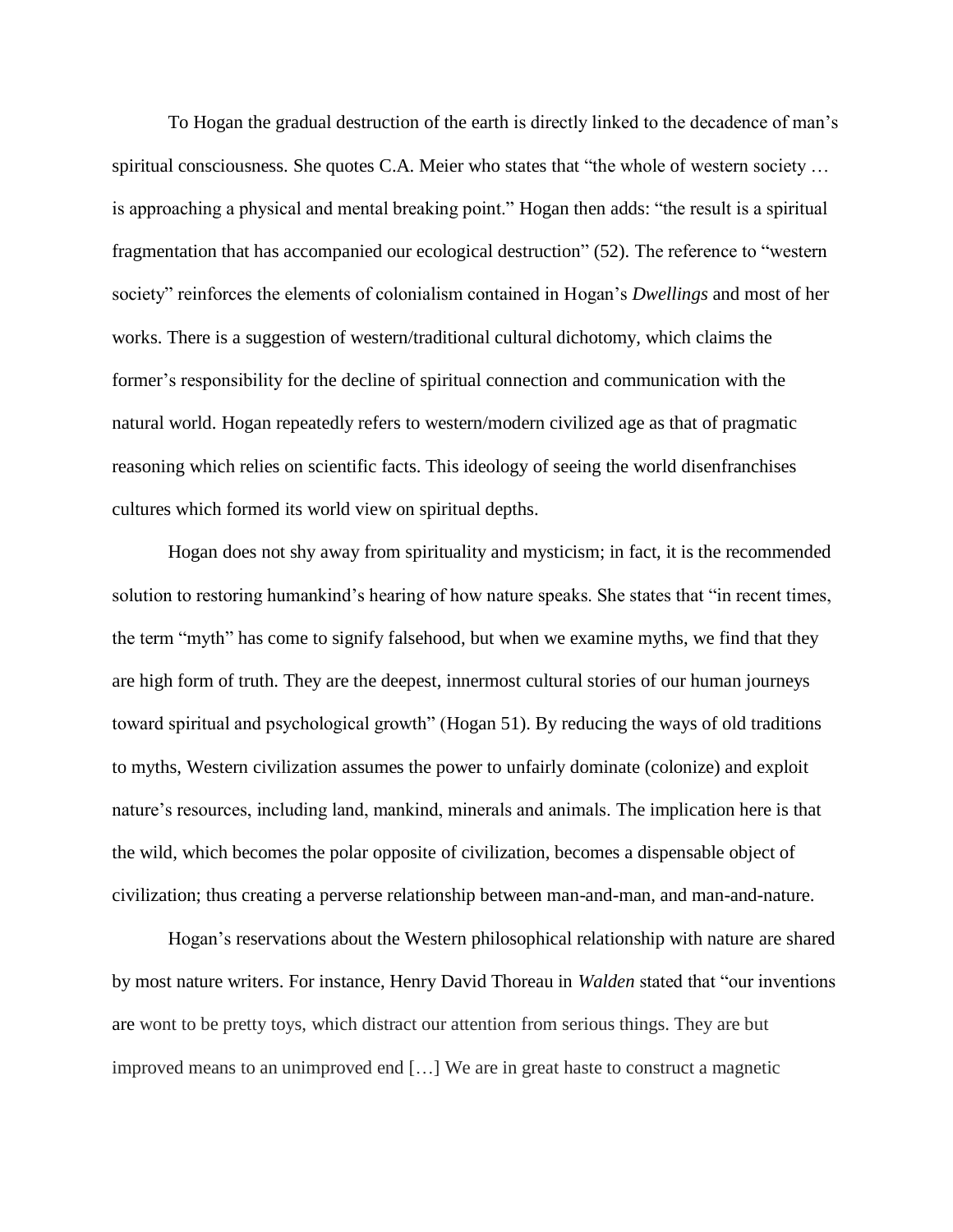telegraph from Maine to Texas; but Maine and Texas, it may be, have nothing important to communicate" (Thoreau 67). Both Thoreau and Hogan are concerned about the pervasiveness of technology or western ideology of civilization. Such perversion becomes a concrete argument in Hogan's works, solidly constructed upon the ideals and spiritual consciousness of her native culture. Hogan implies that there is an alternative "history of thinking" in horizontal Native American culture, which communed with land, earth and animals in a mutual understanding, as opposed to the vertical culture of modern civilization, which prioritizes human economic wealth (Hogan 12).

It is a carefully intended coincidence that Thoreau's commentary on the perversion of civilization is connected with communication. Thoreau's reference to the telegraph, though, is clearly concerned with humankind's growing dependency on technology and with the wrong kind of communication. Without disregarding the immense importance of human communication, the absolute reliance on speech can be observed as a hindrance to the spiritual consciousness which should be receptive to nature's voice. Hogan states that "without language, we humans have no way of knowing what lies beneath the surface of one another. And yet there are communications that take place on a level that goes deeper than our somewhat limited human spoken languages" (57). Because human language is a component of human culture, Western civilization for Hogan becomes tantamount to general human language—the political strengths and universality of Western languages may be considered as viable reason for this—and the disenfranchised languages of old tradition is hardly discussed as just a means of human communication, but rather as a spiritual medium of communicating with nature and the values of the cultures that have been lost to western civilization.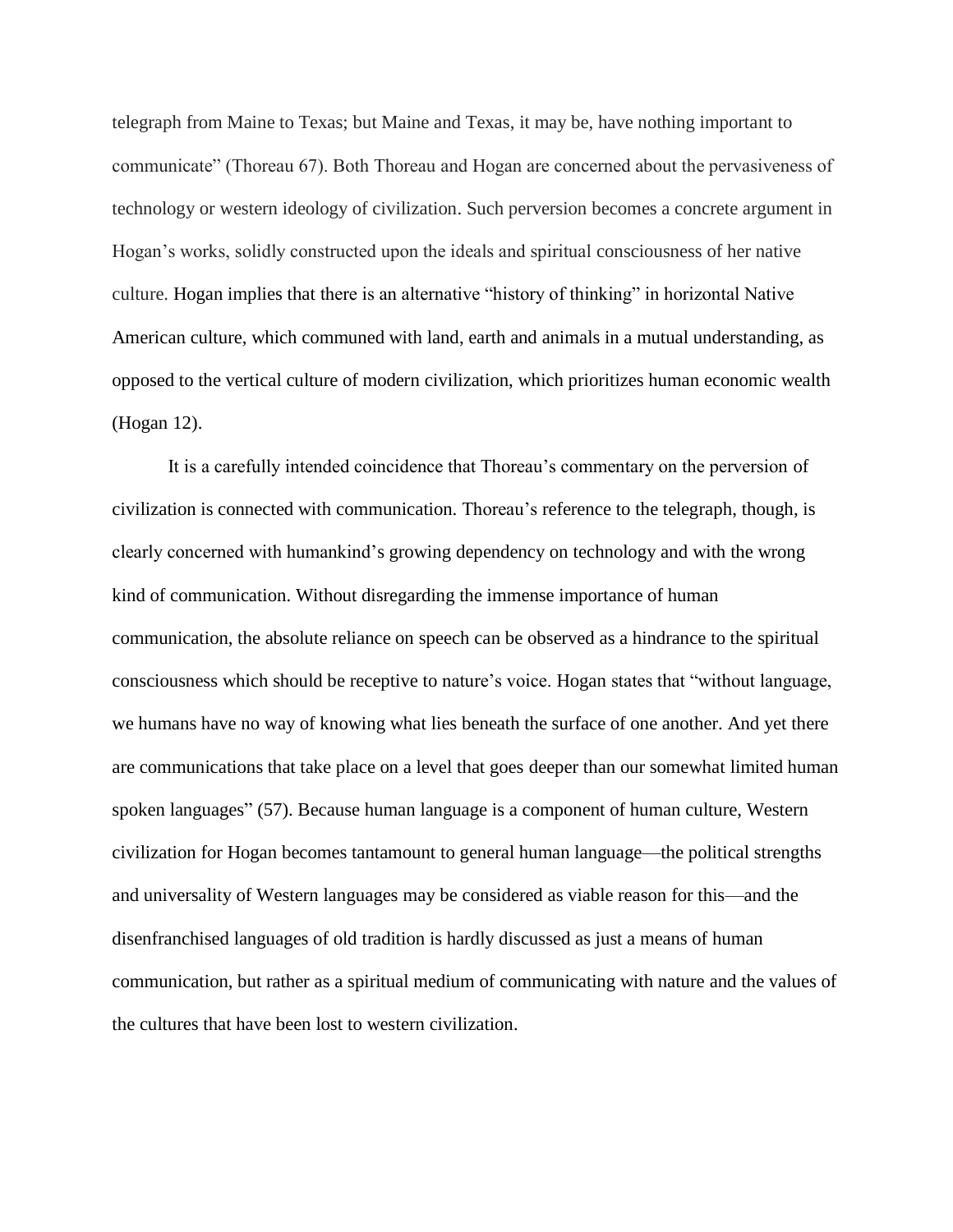Human language, or Western culture, is therefore seen as a tool too shallow to comprehend the loud whisperings of nature. Hogan states:

> As one of our Indian elders has said, there are laws beyond our human laws, and ways above ours. We have no words for this in our language, or even for our experience of being there. Ours is a language of commerce and trade, of laws that can be bent in order that treaties might be broken, land wounded beyond healing. It is a language that is limited, emotionally and spiritually, as if it can't accommodate such magical strength and power (45).

At the latter stage of this quote, her petitions have exceeded the spiritual inadequacies of human language; the term becomes one with culture, expressing its potential as a destructive device. Also, she points out that humankind's betrayal of its accord with nature has been lost to the language of economic gain—the language of commerce and trade. In Marc Reisner's *Cadillac Desert*, the economic greed which birthed the exploration of the Americas and the consequent colonization and near extinction of Hogan's people and culture is mocked. He refers sarcastically at the ridiculousness of the conquistadores' obsession with the Seven Cities of Cibola, a *legend* that claimed "houses and streets were veneered with gold and silver" (Reisner 15). This commercial language which Hogan refers, has contributed to the broken treaty between man and nature.

A 2011 newspaper article by Brian McCombie titled "Crying Wolf" explores sport hunting of wolves for economic gain as it is deceptively justified by denigrating wolves as menace to the wilderness and threat to elk and deer population (11). The irony remained that men hunted the animals it claimed to protect, and almost all of human hunting was done for sport. For Hogan, the vilification of the predatory animal which she believes are "so equal to us that it reflects back what we see in ourselves" (Hogan 71), hinges upon humankind's ego, drive and envy. The treaty of mutual respect and the mutual dependency between man and animal is compromised again by humankind's response by the language of his own understanding.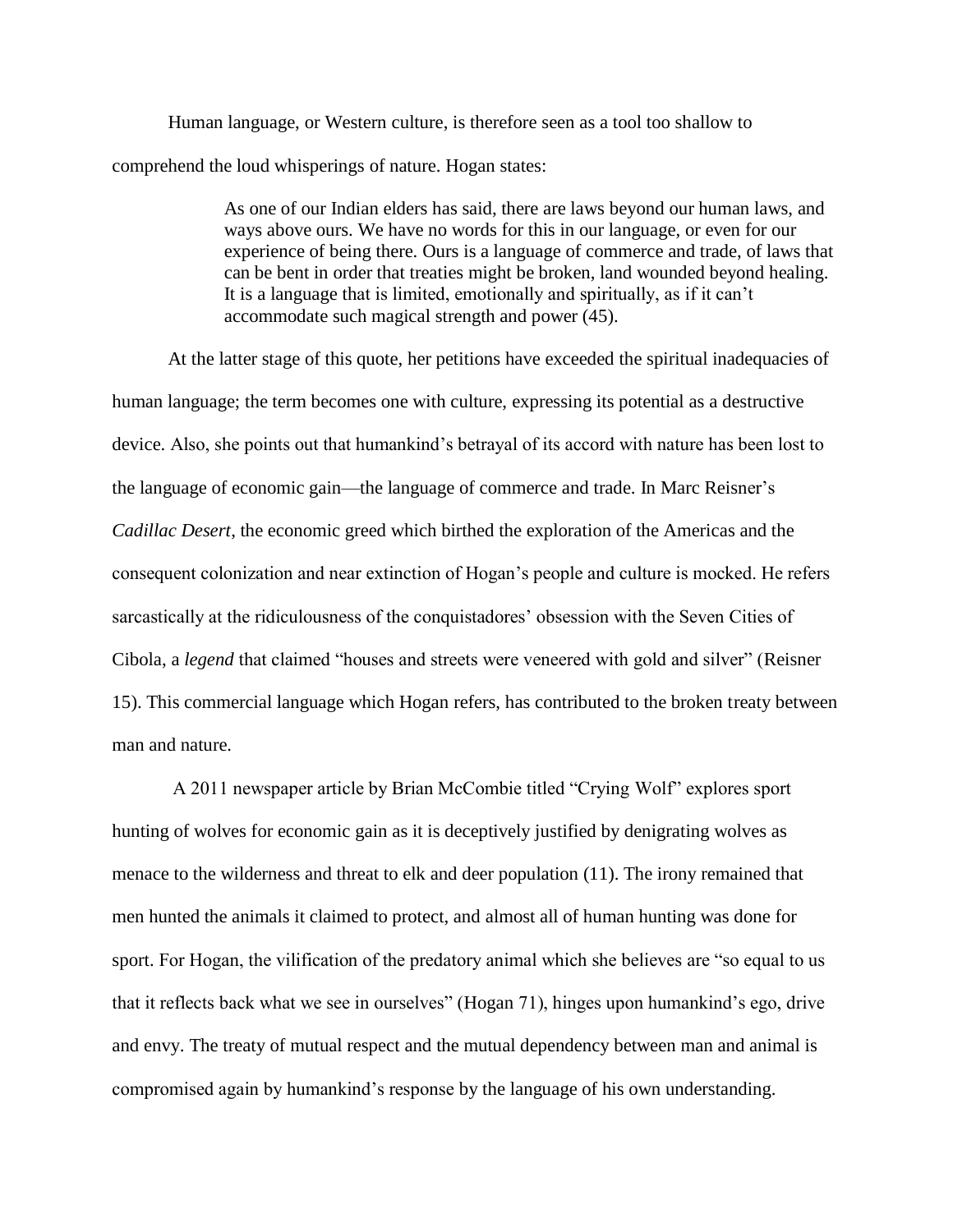Hogan's works focus on renegotiating this treaty between man and nature. Her idea of unconventional style language—which is a genuine belief and practice embedded in traditional cultures—as a mediating device, and human/modern language as a culturally oppressive device is often represented in her work. In her poem, "The Sandhills," she says that "[t]he language of cranes / we once were told / is the wind" (Poetry Foundation). Similarly, in *Dwellings,* she says that "bats hear their way through the world. They hear the sounds that exist at the edges of our lives. Leaping through blue twilight they cry out a thin language, then listen for its echo to return" (25). These fascinating ways of knowing are the forms of languages humankind does not comprehend, or appreciate, because we revel in the assumed superiority of our own language. This idea of animating nature is sustained through the pages of *Dwellings,* but so is humanity's aggressive exploitation of natural world. The link between these two ideas is that if humankind recognized nature as a living, breathing entity, we may show more compassion towards her.

However, we may wonder if life or speech guarantees human compassion. To be in accord with nature, Hogan proposes that recognizing speech may not be enough to create harmony between man and the natural world. In an earlier stated quote from *Dwellings*, she states that human language is "limited, emotionally and spiritually" (46). The alternative "terrestrial intelligence" thus responds to these two concepts, barring human speech as an effective mediator. For instance, the haunting scenery of blackened rivers with miles of dead fish afloat after oil spills from crude exploration speaks directly at our conscience and emotions, without any words, so does the streaked lifelessness of lands after fracking.

Hogan speaks about Eugene Linden's *Silent Partners*, a book which she says reports on a series of language experiments on primates, and another by Harry Harlowe which she partly described as "torturous experiments" (Hogan 54). Hogan restates a peculiar report from the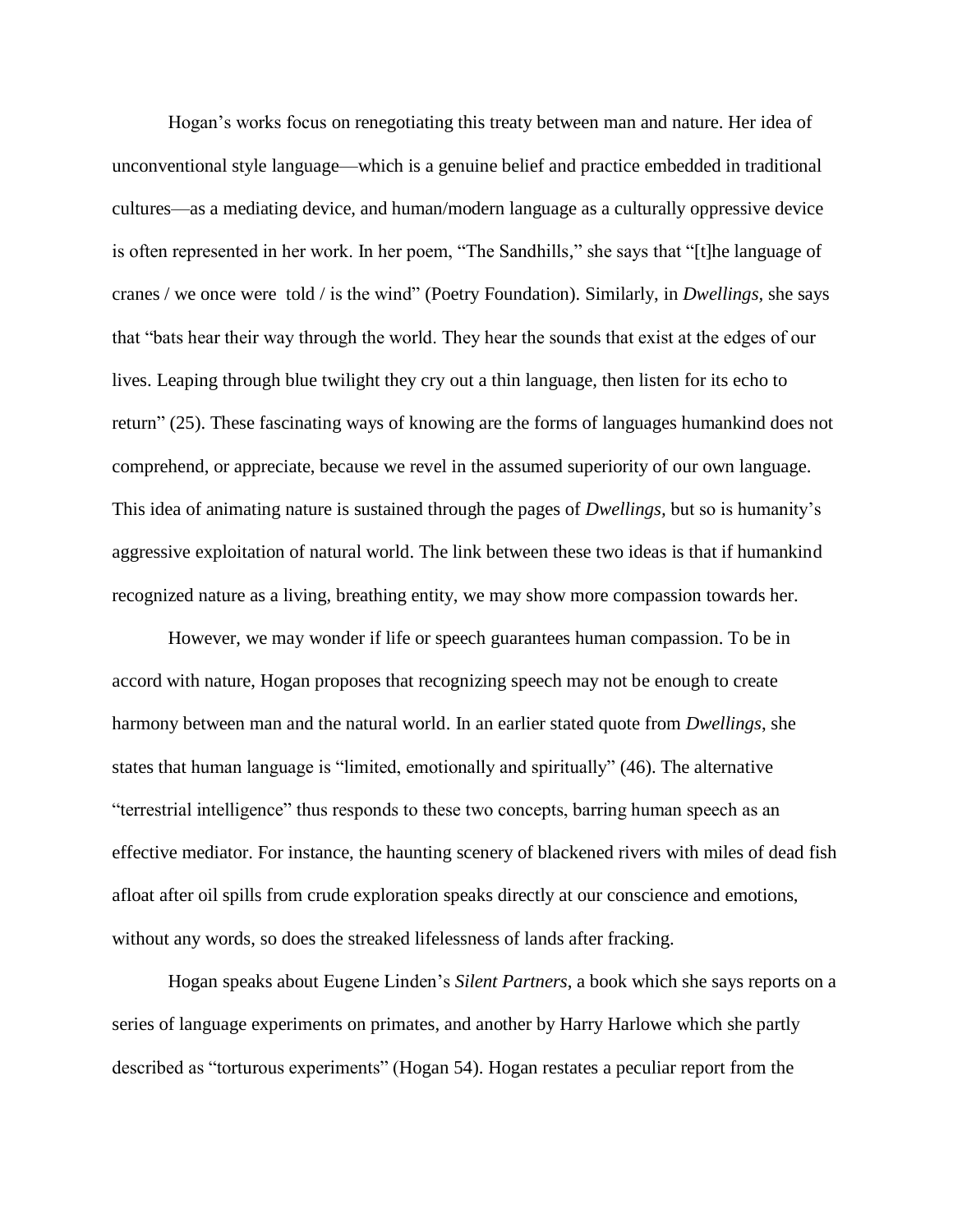language learning program. Quoting Linden from *Silent Partners*, she states that "it is a little unsettling to be confronted with an animal who does not automatically acknowledge your paramountcy in the natural hierarchy" (as qtd. in Hogan 54). Her conclusions on these experiments she says show that "the questions raised throughout this project were primarily questions about ourselves, our own morality, our way of being in the world, and our responsibility for caretaking of the earth" (54). Humankind, in its deep yearnings to know nature, to seek answers of itself from nature has once again been compromised by its language of dominance.

The fractured relationship between man and nature proposes a list of paradoxes necessary to reunite humankind's place within the intended balance of natural world. Humankind is required to *observe* more than it *sees*, *listen* without *hearing*, and most importantly *communicate* without *speaking*. Such ideals are related tenets of spirituality rather than pragmatic science, but also, spirituality is inherent to humankind, and not separate. Hogan regards this unspoken communication as the purest kind of communication. More honest and comprehensible than the words we utter, "we read one another via gesture, stance, facial expression, scent" (57). According to Hogan, this purer, honest mode of communication is how we illustrate difficult feelings. Hogan says that "we have feelings that can't be spoken. The very speechlessness results in poems that try to articulate what can't be said directly, in paintings that bypass the intellectual boundaries of our daily vision, and in music that goes straight to the body. And there is even more deep language in us" (57). It is in this same manner nature communicates, by spiritual depth of emotions interpreted in respect and fairness.

The failings of human language, or western culture, as it is synonymous in Hogan's arguments, to mediate a respectable and peaceful relationship between humans can be observed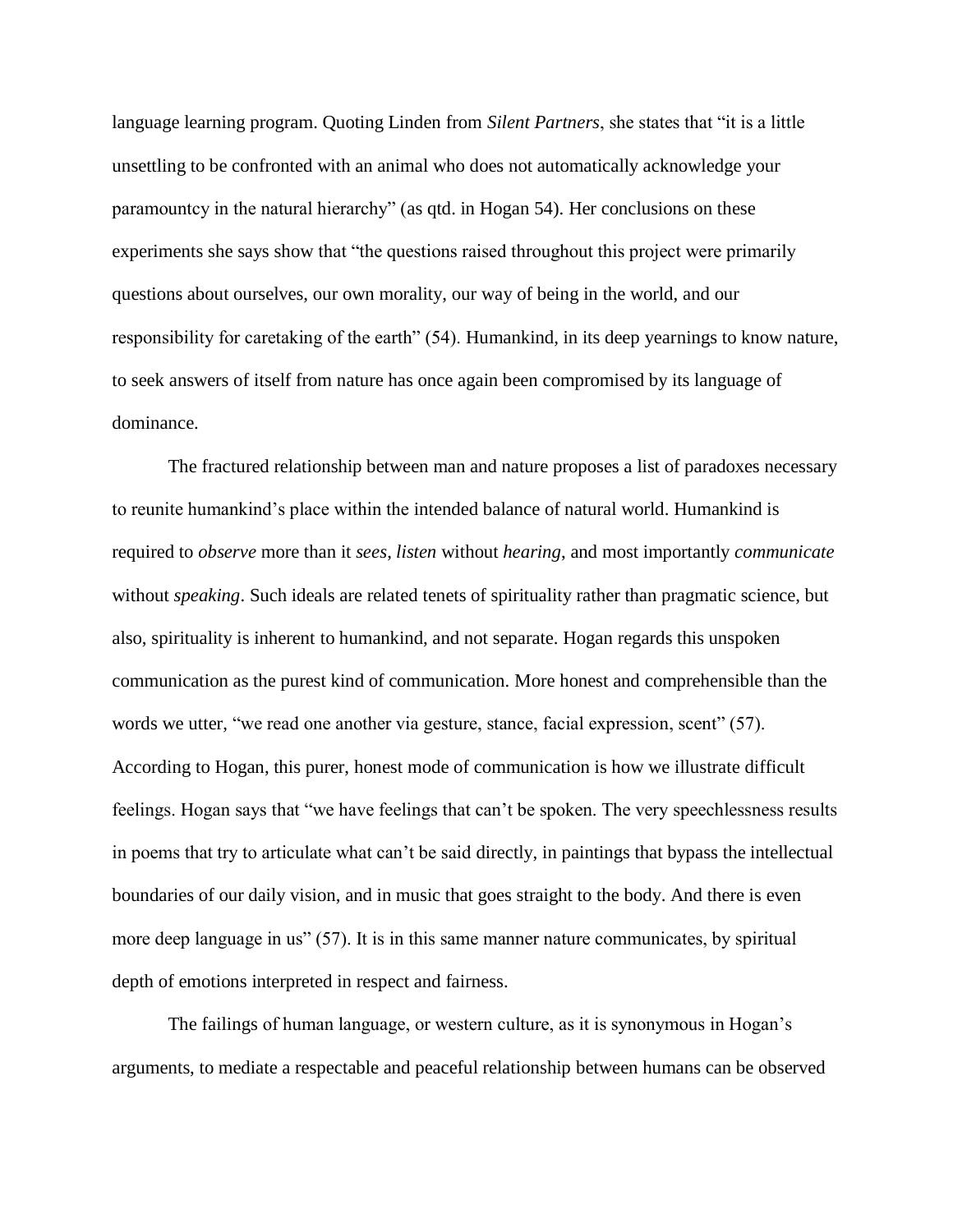in the post-colonial reading of William Shakespeare's *The Tempest*. Post-Colonial theorists have often argued the role of language in constructing the power pyramid; that is, the vertical relationship between races, and how the illusion of a higher race is constructed. Hogan herself mentions that "language usage, in fact, often determines social class order in our societal systems" (Hogan 57). Caliban, in William Shakespeare's *The Tempest*, described as one who "gabbled in the most brutish way," (29) comes to mind. The inability of Caliban to communicate in a European tongue relegates his life value—to become a lesser human that may be exploited or assaulted. The same, or at least similar is the relationship between man and nature. The animosity which builds between the settlers and the native Caliban because the linguistic discord is reminiscent of the historical pattern of both human-to-human and human-to-nature relationships. Slavery can be viewed as an effect of the former, and climate change as an effect of the latter.

Do we therefore assume that the emergent discord between man and nature—which has been dangerously widened by modern civilization—can be related to humankind's insistence to communicate with nature in its own language of convenience--to speak with without listening, or observing, or feeling? In the earlier mentioned primate experiments from Eugene Lindel's *Silent Partners,* after forcibly and painfully teaching the primates a form of human language, the observers are appalled by how little the primates think of humankind. Perhaps this is so because the primates had engaged with us in the language of order, boundaries, fairness, sanctity and empathy, but humankind spurned this language.

It seems as though the way to find nature's voice is to mute our own voice, our own language, in all the varied forms of authority and superiority which human language takes. The most human expedient human connection with nature has been accessed in the wilderness. Most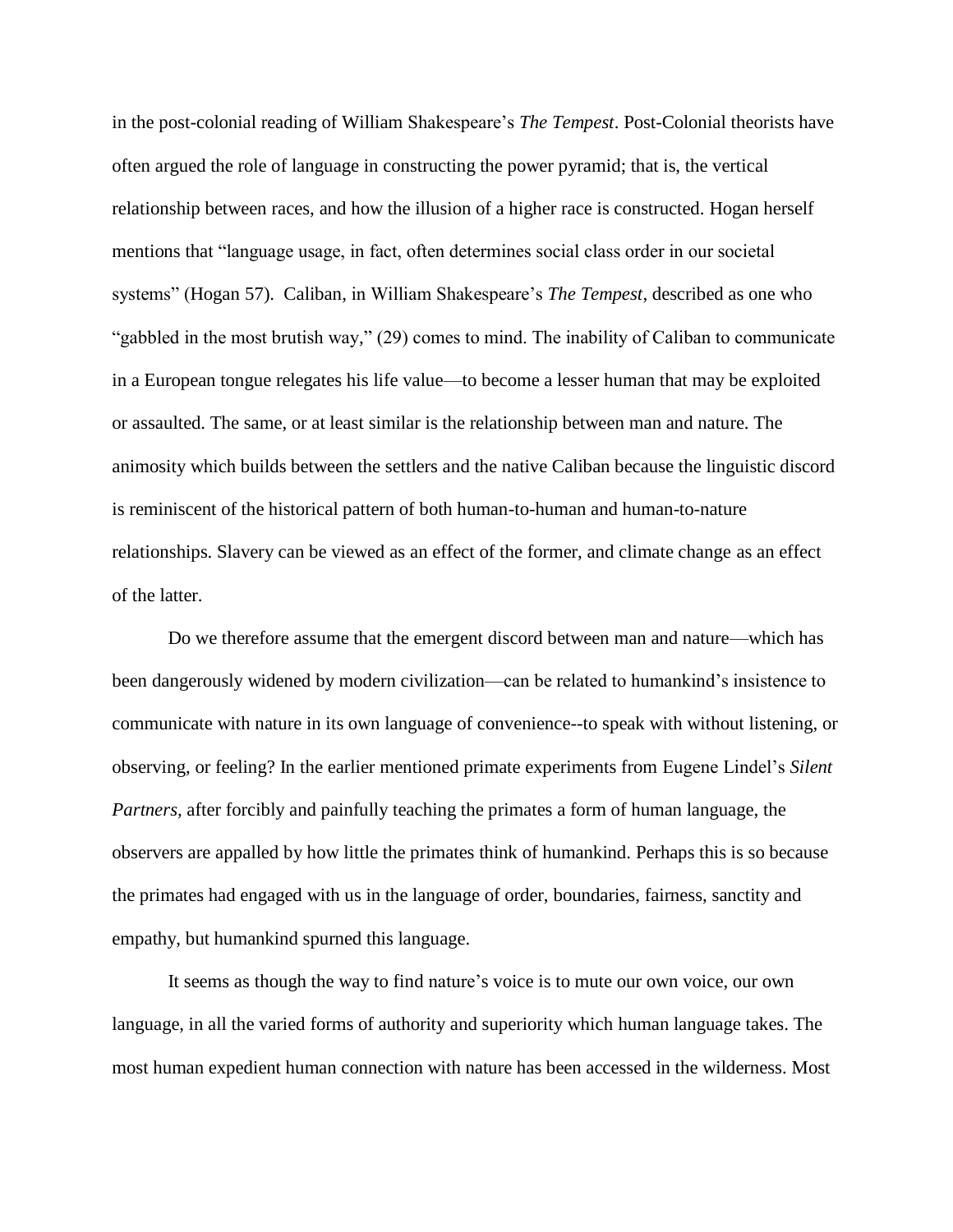human religions have their followers receive their most important revelations in the wilderness. Moses, Mohammed, and Jesus all engaged in an isolated experience where voice of humanity becomes shut out. We may also look to Humboldt's or Thoreau's journeys into the wilderness, where human speech is of no use, but only in this aspect: as a channel to tune our voice down; to humble ourselves before nature. Hogan says that "the wilderness is seen as having value only as it enhances and serves our human lives, our human world. While most of us agree that the wilderness is necessary to our spiritual and psychological well-being, it is a container of far more" (45).

Although the wilderness may provide an enhanced platform for spiritual consciousness, humankind can only commune with it by becoming one with it. Therefore, the wilderness is not necessarily a place of isolation waiting to be entered by humankind. Rather, humankind is an extension of wilderness that has become lost. Hogan illustrates a spiritual communing with the natural world by her native tribe in a ceremony. She says that,

> "The man who will help us is drumming and singing in front of us. His wife drives and chats. *He doesn't speak.(italics mine)* He is moving between the worlds, beginning already to step over the boundaries of what we think, in daily and ordinary terms, is real and present. He is already *feeling, hearing, (italics are mine)* knowing what else is there, that which is around us daily but too often unacknowledged, a larger life than our own" (38).

The man described above connects spiritually by *not speaking*, but rather, *feeling and hearing.* The wilderness lies within him, like it is within us, within stories told in these languages of the "old native cultures," within the struggles seen in the journeys shared between man, his neighbors and their host, the earth. In conclusion, terrestrial intelligence is a linguistic process. It is a primordial mode of communication which relies on spiritual consciousness and emotive responses, instead of the mechanical process of communication by speech. Hogan's